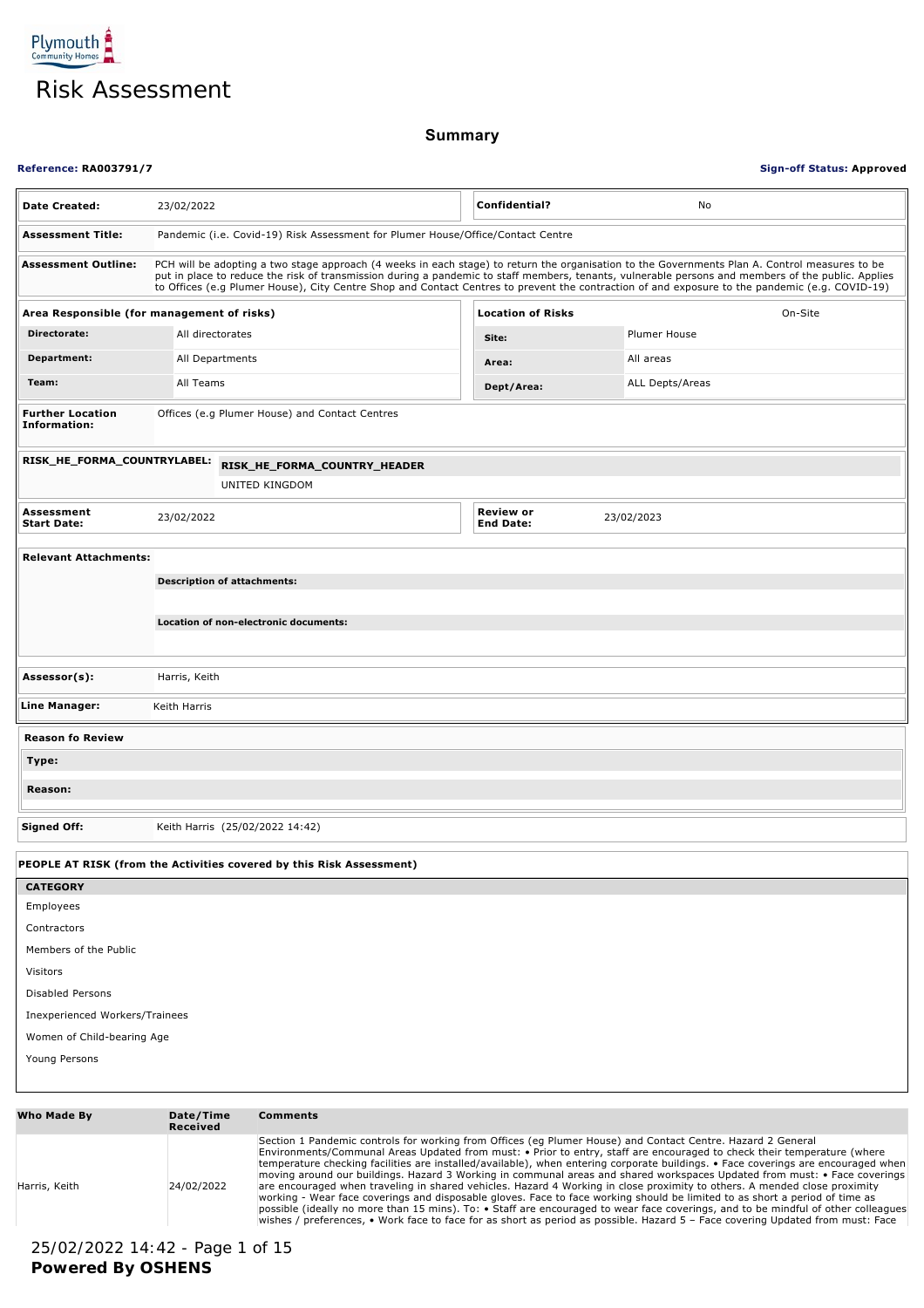

 $\mathbb{L}$ 

# Risk Assessment

covering<br>covering

 $\bar{\phantom{a}}$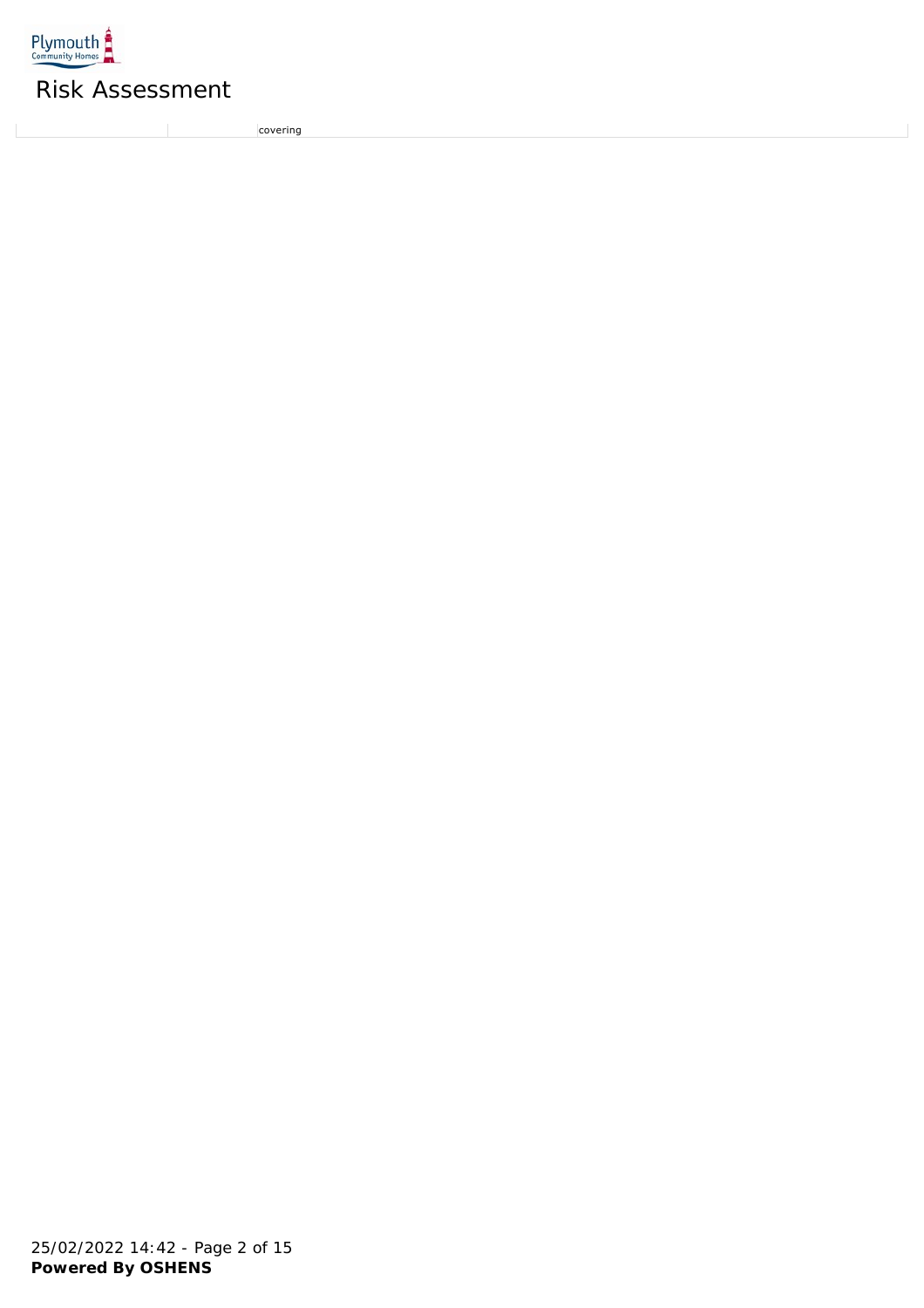

#### People at higher-risk of infection from the pandemic, including (staff previously classed as Clinically Extremely Vulnerable people) follow the same guidance as everyone else (unless specific government guidance is issued) and the control measures in this risk assessment (such as good hygiene, cleaning and ventilation) are strictly applied. Anyone at higher-risk that has particular concerns should discuss these with their line manager, and a personal risk assessment may be conducted to record any additional precautions advised by their clinicians. Individuals who are advised to stay at home must not physically come to work, such as: - individuals who have symptoms of infection from the pandemic, - those who live in a household with someone who has symptoms, or - are required to self-isolate as part of Track and Trace. Report to your Supervisor/Line Manager when selfisolating, to record and facilitate tracking & tracing. With Existing Controls: **Low 1. Pandemic controls for working from Offices (eg Plumer House) and Contact Centre. Description of Activity:** This covers working from Offices (eg Plumer House) and the Contact Centre, including offices in the sheltered housing schemes, offices at the Beacon, Space Centre, City Centre Shop etc. The activities include providing a safe means of access and egress, use of facilities within the building such as lifts, breakout areas, first aid room, kitchens and toilets whilst considering the potential of contracting COVID-19. Consideration is also given to visiting contractors and other service providers. **Hazard 1. General - personnel considerations** Potential transmission (to/from) during a pandemic (such as Covid-19) **Existing Control Measures Further Control Measures**

#### **Hazard 2. General Environments/Communal Areas**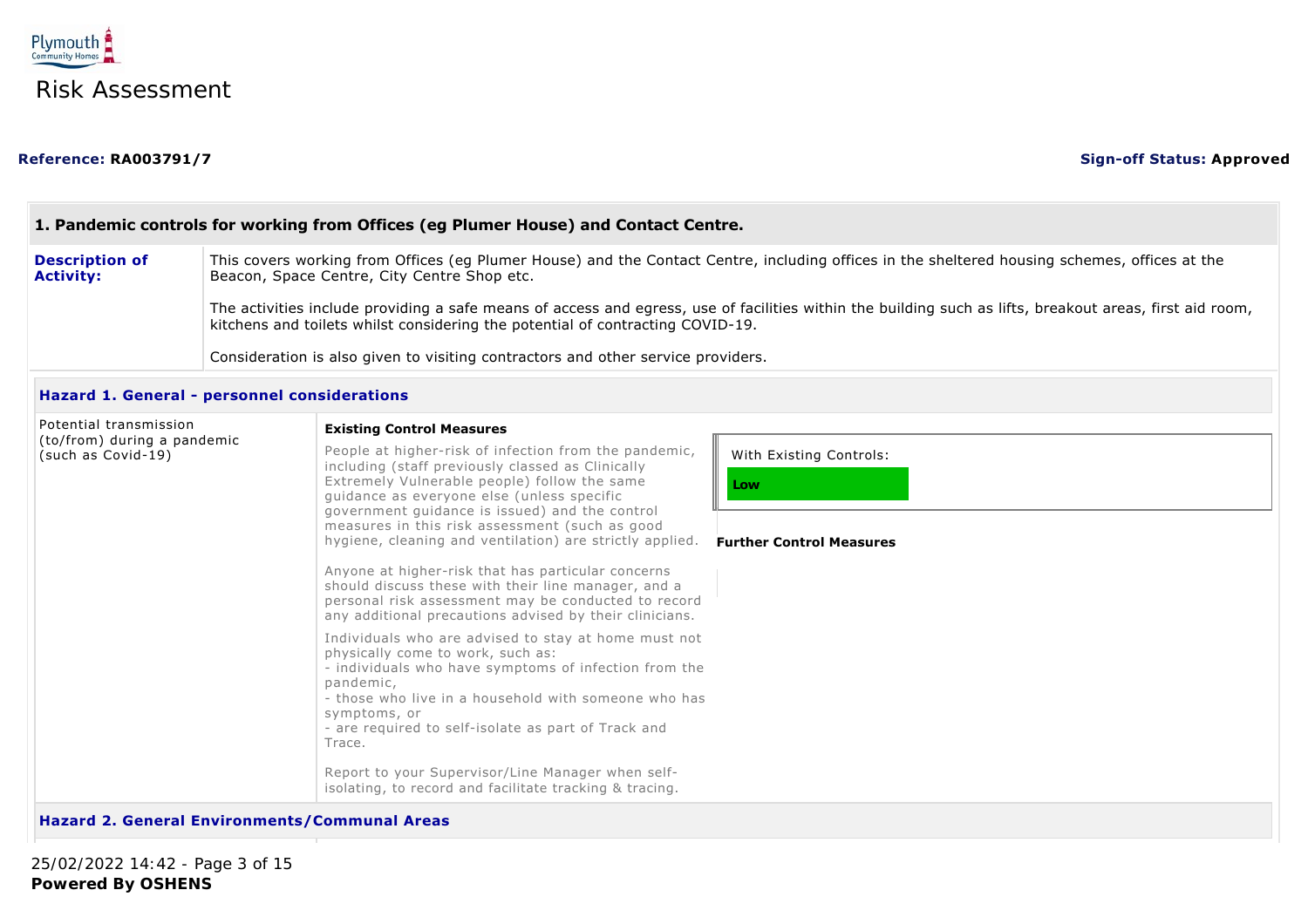

Potential transmission (to/from) during a pandemic (such as Covid-19)

#### **Existing Control Measures**

Prior to entry, staff are encouraged to check their temperature (where temperature checking facilities are installed/available), when entering corporate buildings.

Be aware of 'high touch point' areas, such as intercoms, door handles, lift buttons, handrails, bin handles etc.

Make use of the hand sanitiser provided throughout the building.

Follow any one-way systems, where implemented and signage and floor markings, where displayed.

Practice high standards of personal hygiene and employ hand washing before, during and after leaving premises/communal areas/meeting rooms.

Display appropriate signage to remind personnel to maintain hygiene standards.

Hand washing to be completed regularly, and when you blow your nose, sneeze or cough, eat, handle food, drink or smoke. Use the hand washing kits provided or facilities in the property if they are hygienically safe to do so. Use hand sanitiser if hand washing facilities are not readily available.

Avoid touching your eyes, nose, and mouth with unwashed hands.

Cover your cough or sneeze with a tissue, then throw the tissue in a bin and wash your hands, if no tissue available cough into the crook of your elbow.

Where required, select gloves appropriate for the task, as a minimum wear disposable nitrile/latex or other water resistant gloves. Used gloves can be disposed of as general waste.

Allocate the same worker to the same property/area e.g. cleaners, etc. where possible.

Work or take breaks outside, where possible.

Clean surfaces, work areas and equipment between uses, particularly surfaces that people touch regularly, With Existing Controls:

**Further Control Measures**

**Low**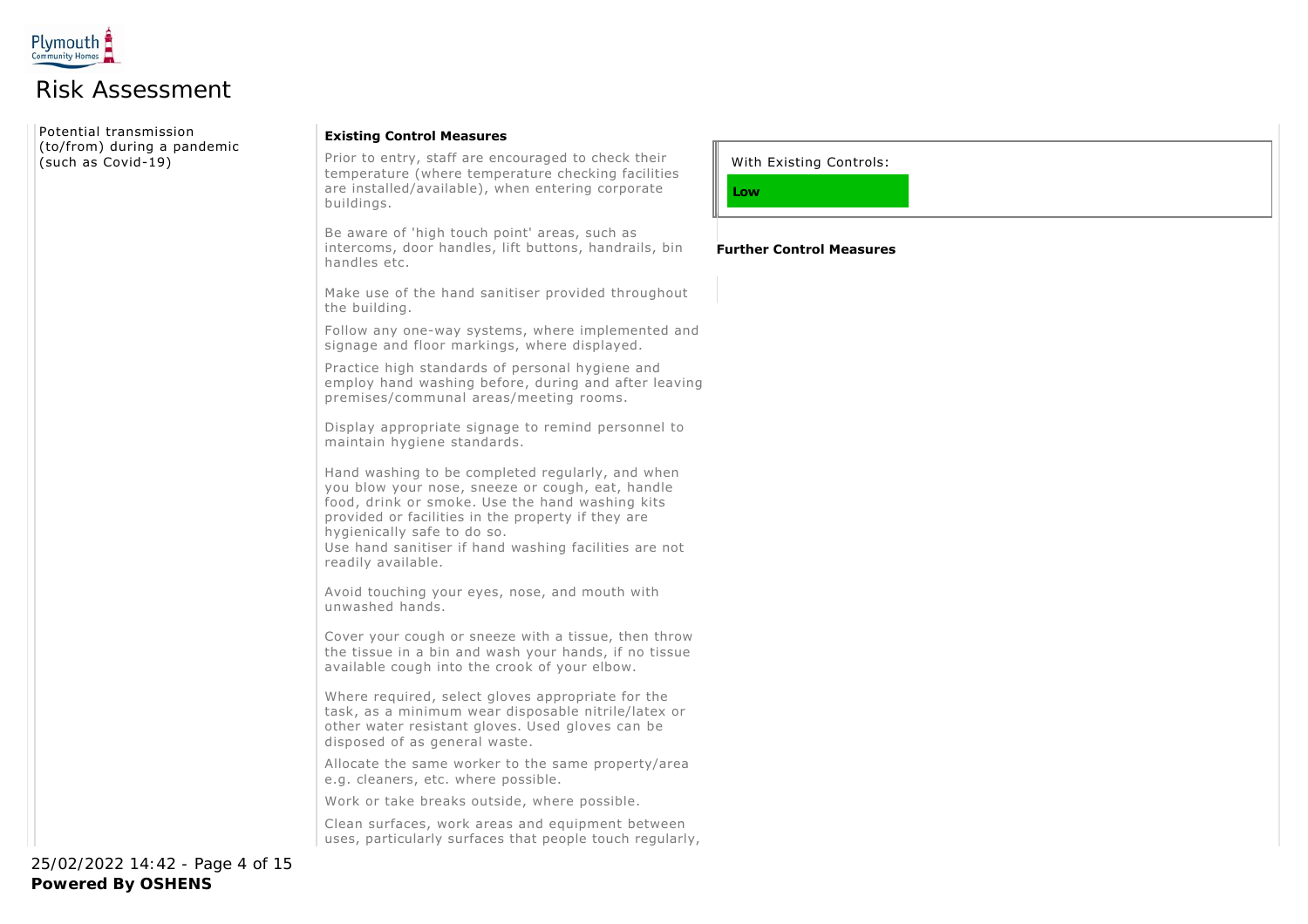

with the wipes provided. Regular cleaning will be undertaken, depending on their use and personnel throughput e.g. daily in sheltered schemes, 3 times a day (beginning/middle/end of each working day) at Plumer house, etc. Particular attention will be paid to busy areas and for hygiene areas such as WC's and showers/changing rooms. Clean/sanitise after a known or suspected pandemic case in the workplace. Waste, including cleaning wipes/cloths, used face coverings or PPE such as gloves, can be disposed of in general waste. Do not place face coverings or gloves in a recycling bin as they cannot be recycled through conventional recycling facilities. Face coverings are encouraged when moving around our buildings. This includes Plumer House, Beacon our residential buildings, such as sheltered schemes and community rooms, stairwells, offices, meeting rooms, floor plates, stores City Centre Shop etc.

#### **Hazard 3. Working in communal areas, shared workspaces**

| Potential transmission                            |  | <b>Existing Control Measures</b>                                                                                                                                                                                                                                                                                                                                                                                     |                                 |  |
|---------------------------------------------------|--|----------------------------------------------------------------------------------------------------------------------------------------------------------------------------------------------------------------------------------------------------------------------------------------------------------------------------------------------------------------------------------------------------------------------|---------------------------------|--|
| (to/from) during a pandemic<br>(such as Covid-19) |  | Maintain a distance from other staff members,<br>tenants and members of the public wherever possible,<br>including while arriving at and departing from work,<br>while in work, and when travelling between sites.                                                                                                                                                                                                   | With Existing Controls:<br>Low  |  |
|                                                   |  | Where others are not respecting your space move<br>away to maintain distance and bring this to your line<br>manager's attention. If at any time the employees<br>safety may be considered as being compromised, by<br>the behaviour of others, employees should (assuming<br>no greater risk is created by doing so) withdraw from<br>the area.<br>Where possible, do not share passenger lifts, take<br>the stairs. | <b>Further Control Measures</b> |  |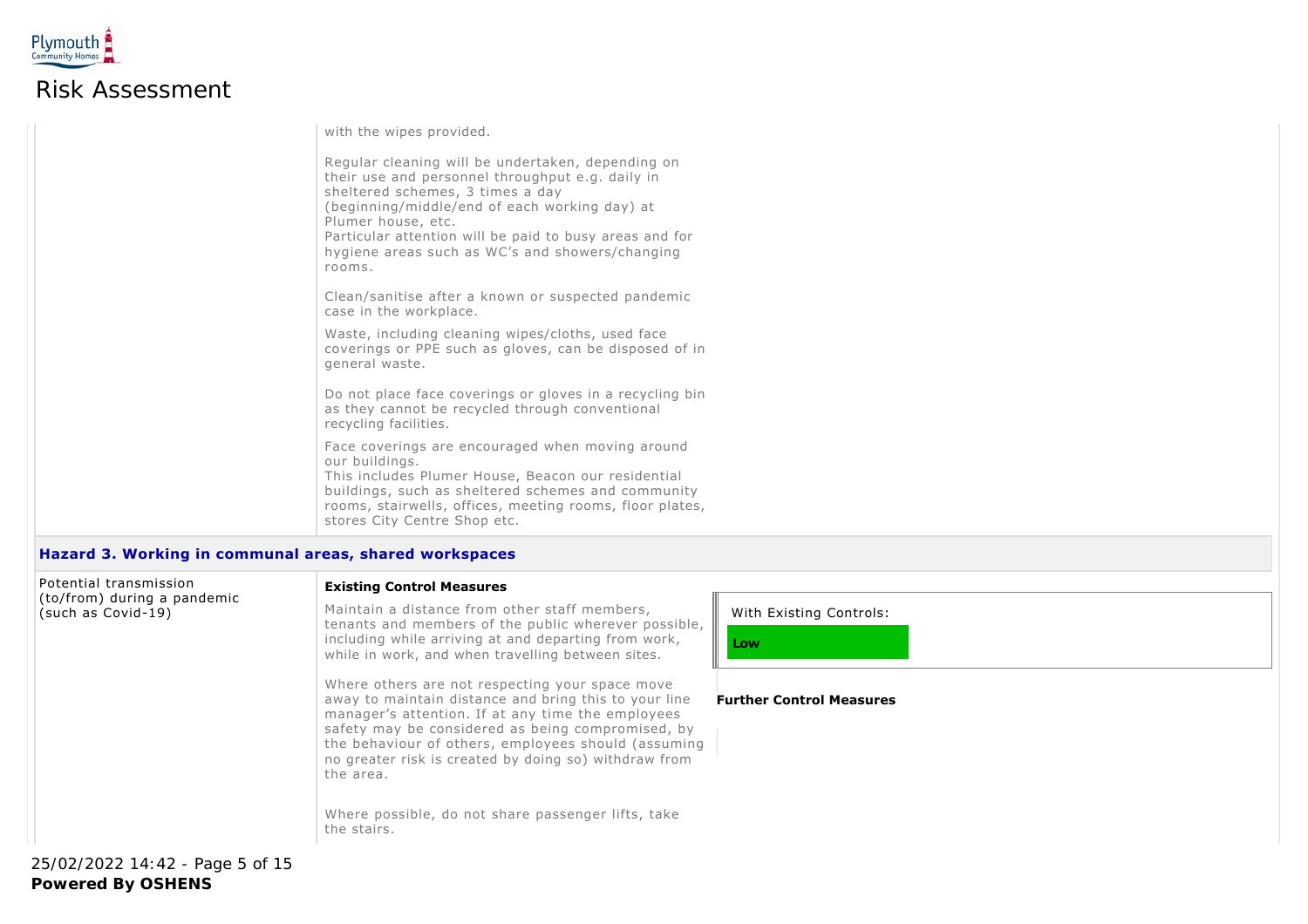

Maintain your distance when taking breaks, preferably outside.

Limit sharing of vehicles when travelling to and from site visits or when coming into and going home from work.

Face coverings are encouraged when traveling in shared vehicles.

Use a consistent pairing system if people have to travel together,

Separate occupants as much as possible by leaving seats empty, with windows open for ventilation and facing away from each other (not face-to-face).

Temperature screening is to be undertaken prior to sharing work vehicles.

Clean shared vehicles between shifts or on handover.

Workstations should be assigned to an individual as much as possible. If they need to be shared, they should be shared by the smallest possible number of people and cleaned between users.

Visual inspections (of sites, security measures, signage etc.) should be conducted while maintaining distance from others.

Face-to-face meetings and visits participants should maintain distancing where possible.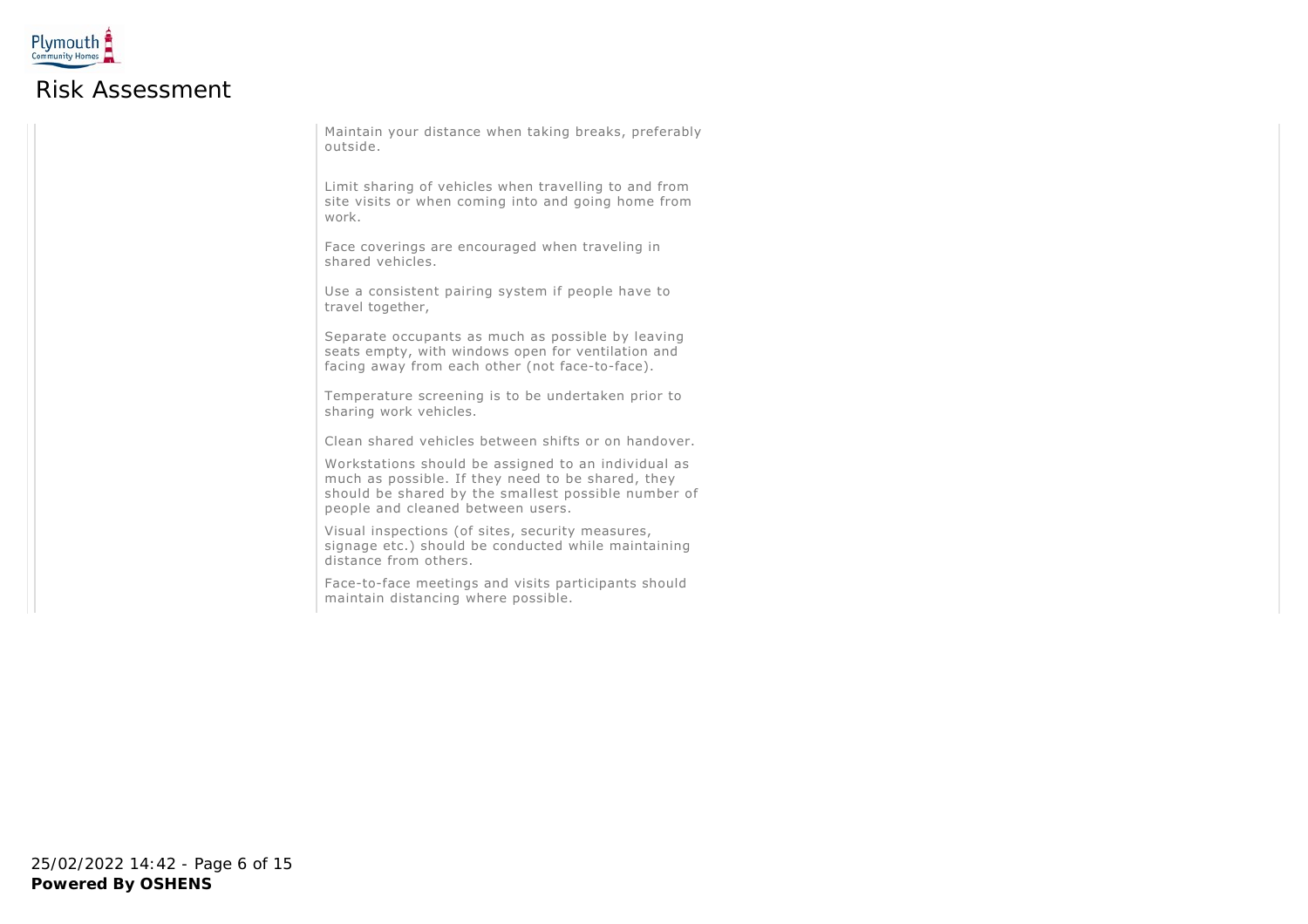

| Hazard 4. Working in close proximity to others    |                                                                                                                                                                                                                                                                                                                                                                                                                                                |                                 |  |  |  |
|---------------------------------------------------|------------------------------------------------------------------------------------------------------------------------------------------------------------------------------------------------------------------------------------------------------------------------------------------------------------------------------------------------------------------------------------------------------------------------------------------------|---------------------------------|--|--|--|
| Potential transmission                            | <b>Existing Control Measures</b>                                                                                                                                                                                                                                                                                                                                                                                                               |                                 |  |  |  |
| (to/from) during a pandemic<br>(such as Covid-19) | Where a two-person job is to be undertaken, wherever<br>possible, apply consistent work pairings (so each<br>person works with only a few others).                                                                                                                                                                                                                                                                                             | With Existing Controls:         |  |  |  |
|                                                   |                                                                                                                                                                                                                                                                                                                                                                                                                                                | <b>Medium</b>                   |  |  |  |
|                                                   | On occasions where two or more people are working<br>together, adopt the following measures:<br>- Work side by side or facing away from each other<br>- Staff are encouraged to wear face coverings, and to<br>be mindful of other colleagues wishes / preferences,<br>- Wear disposable gloves<br>- Work for as short as period as possible.                                                                                                  | <b>Further Control Measures</b> |  |  |  |
|                                                   | When manual handling, assess the route as per good<br>manual handling techniques and identify and agree<br>any rest points where necessary, to reduce staff<br>getting out of breath, heavy breathing and coughing<br>within close proximity of each other.                                                                                                                                                                                    |                                 |  |  |  |
|                                                   | First Aiders aiders should consider the precautions in<br>the HSE quidance:<br>- Try to assist at a safe distance from the casualty as<br>much as you can.<br>- Minimise the time you share a breathing zone.<br>- Although treating the casualty properly should be<br>your first concern, you can tell them to do things for<br>you if they are capable.<br>- Remember the 3P model - preserve life, prevent<br>worsening, promote recovery. |                                 |  |  |  |
|                                                   | People involved in the provision of assistance to<br>others during an emergency situation should pay<br>particular attention to cleaning and personal hygiene<br>measures immediately afterwards, including washing<br>hands.                                                                                                                                                                                                                  |                                 |  |  |  |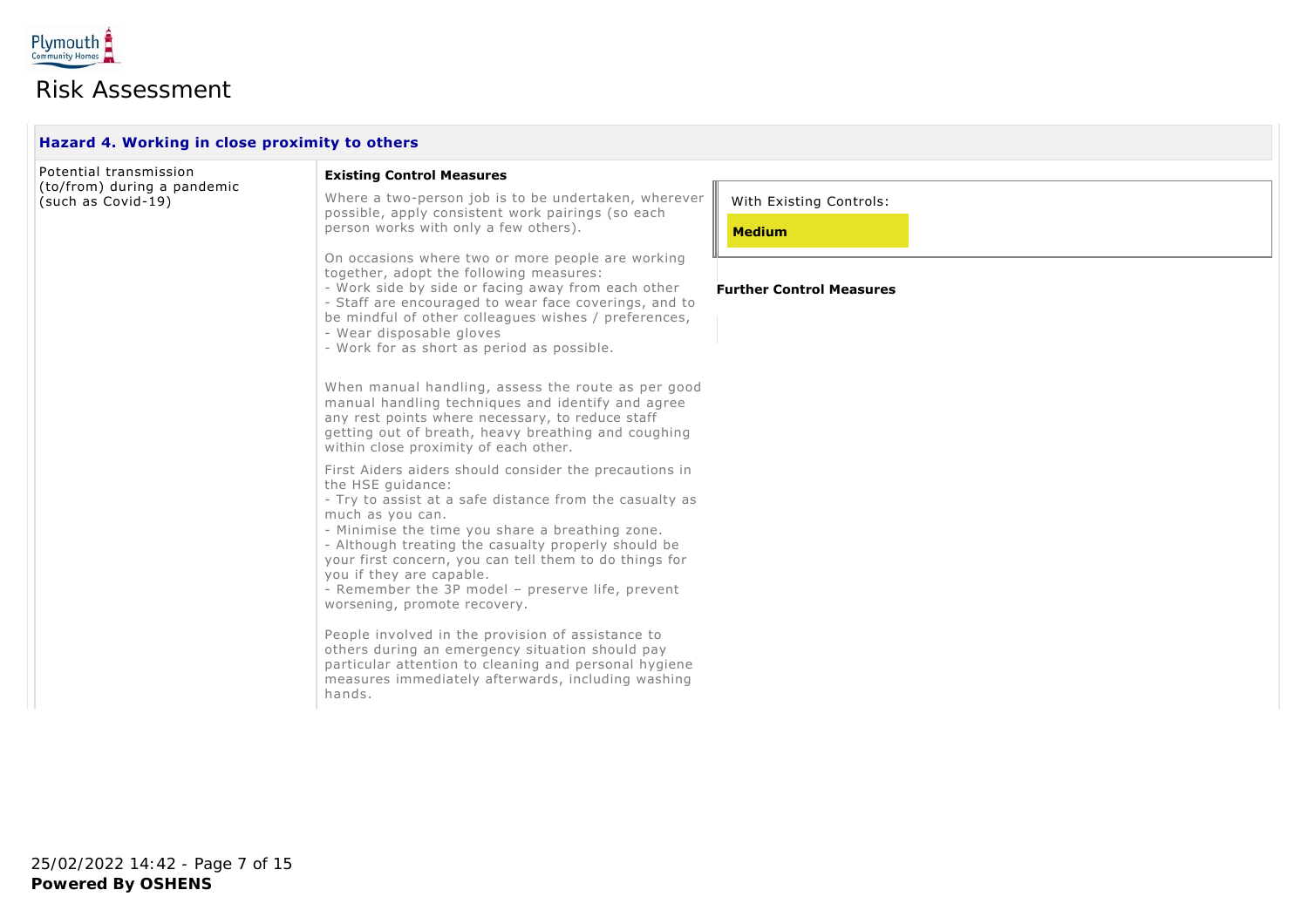

| <b>Hazard 5. Face Coverings</b>                                             |                                                                                                                                                                                                                                                                                                                                                                                  |                                                                   |
|-----------------------------------------------------------------------------|----------------------------------------------------------------------------------------------------------------------------------------------------------------------------------------------------------------------------------------------------------------------------------------------------------------------------------------------------------------------------------|-------------------------------------------------------------------|
| Potential transmission<br>(to/from) during a pandemic<br>(such as Covid-19) | <b>Existing Control Measures</b><br>Face coverings are encouraged to be worn by all PCH<br>staff and operatives when entering and moving<br>around shared indoor workplaces.                                                                                                                                                                                                     | With Existing Controls:<br>Low<br><b>Further Control Measures</b> |
| Hazard 6. Pandemic outbreaks in the workplace                               |                                                                                                                                                                                                                                                                                                                                                                                  |                                                                   |
| Potential transmission<br>(to/from) during a pandemic<br>(such as Covid-19) | <b>Existing Control Measures</b><br>If you have symptoms of the pandemic, self-isolate<br>and inform your line manager.<br>(Symptoms of Covid-19 include: high temperature, a<br>new continuous cough, or a loss or change in you<br>sense of smell or taste.)<br>Telescapità il secondo della della contra le della della della della della della condita della condita della c | With Existing Controls:<br>Low<br>_  _                            |

Identify your close workplace contacts, and inform your line manager, as they may be asked to selfisolate. Managers should not wait for NHS Test and Trace, prompt action will help reduce the risk of a workplace outbreak.

Positive cases in the workplace are to be communicated to the Covid inbox, in order to notify the local authority public health team.

**Further Control Measures**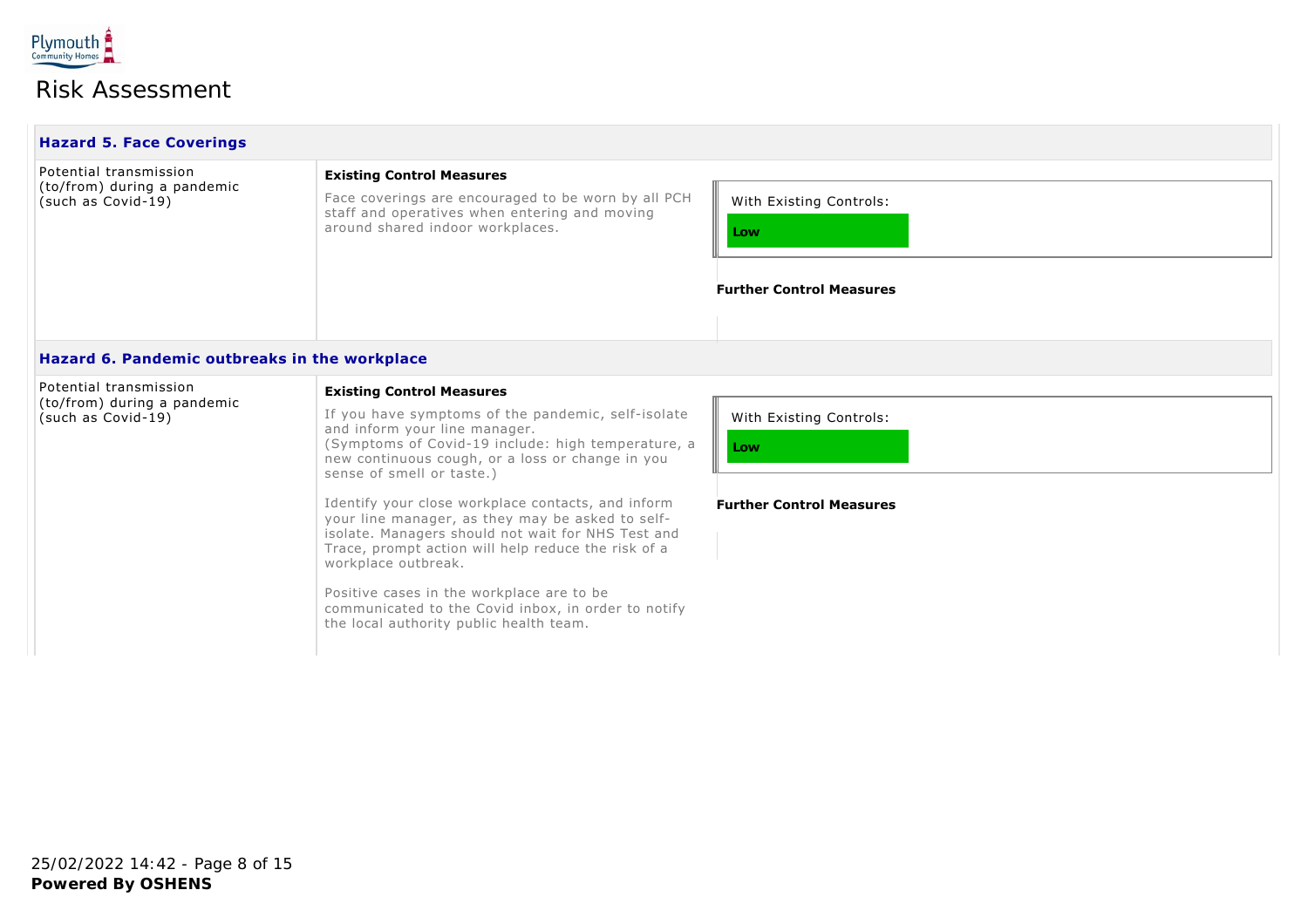

| <b>Hazard 7. Testing and Vaccination</b>          |                                                                                                                                                                                                                                                                                        |                                 |  |  |
|---------------------------------------------------|----------------------------------------------------------------------------------------------------------------------------------------------------------------------------------------------------------------------------------------------------------------------------------------|---------------------------------|--|--|
| Potential transmission                            | <b>Existing Control Measures</b>                                                                                                                                                                                                                                                       |                                 |  |  |
| (to/from) during a pandemic<br>(such as Covid-19) | Lateral Flow Device testing (for those without<br>symptoms) can be obtained from local pharmacies<br>and distribution points, or sent to your home.<br>Staff are encouraged to undertake regular testing as<br>it could help identify more positive cases of COVID-19                  | With Existing Controls:<br>Low  |  |  |
|                                                   | in the workplace.                                                                                                                                                                                                                                                                      |                                 |  |  |
|                                                   | Anyone with COVID-19 symptoms can get a free PCR<br>test.<br>(https://www.gov.uk/get-coronavirus-test)                                                                                                                                                                                 | <b>Further Control Measures</b> |  |  |
|                                                   | Staff are encouraged to get the vaccination when<br>eligible and contacted by the NHS to do so. If you are<br>unable to/or have not yet received a vaccination and<br>you have concerns about your work activities, please<br>raise this in the first instance with your line manager. |                                 |  |  |

#### **Hazard 8. Meeting Disgruntled, Agitated or Nervous Tenants or Leaseholders**

Inhalation of respirable or sputum droplets, through inhaling sputum from affected tenants or leaseholders, where droplets are released as tenants or leaseholds become aggressive, agitated or nervous during conversations.

#### **Existing Control Measures**

When meeting with tenants/leaseholder, staff must:

• where possible, maintain your distance at all times. • Keep appointment sizes (numbers of people) to an absolute minimum.

• Keep the activity time involved as short as possible.

• Remind attendees to maintain their distancing,

wherever it is needed.

• If staff feel their safety is being compromised at any time, by the behaviour of others, they should leave the area, if safe to do so, and report to their line manager.

• In instances where reasonable requests have not, or are unlikely to work, staff must assess the situation and use any optional extra PPE provided to them. The use of PPE should be the last line of defence.

With Existing Controls:

**Medium**

#### **Further Control Measures**

**Powered By OSHENS** 25/02/2022 14:42 - Page 9 of 15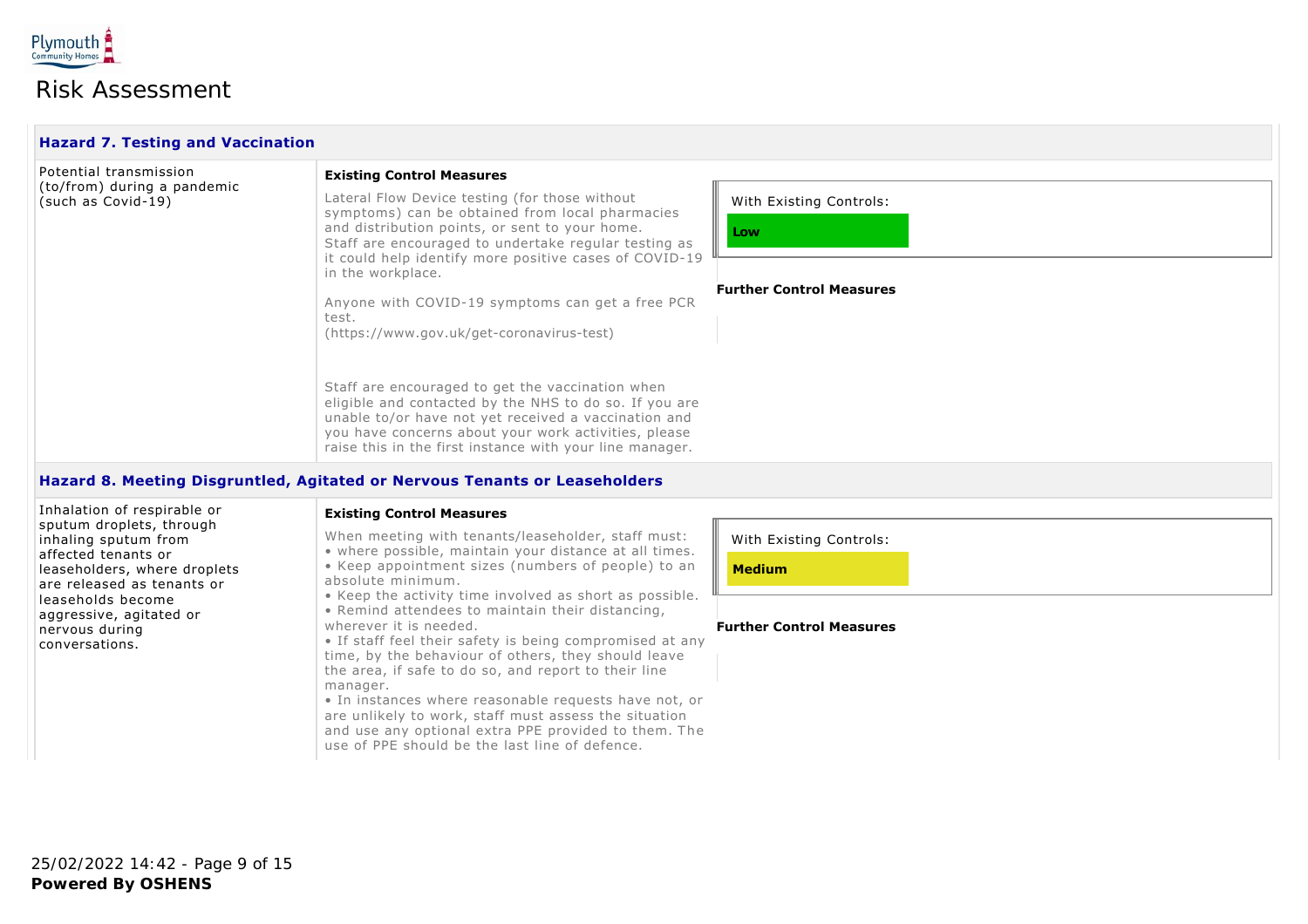

|                                                                                                                                                                                         | Hazard 9. Contractors visiting to complete works (projects, PPM and reactive works)                                                                                                                                                                                                                                                                                                                                                                                                                                                                                                                           |                                                                   |
|-----------------------------------------------------------------------------------------------------------------------------------------------------------------------------------------|---------------------------------------------------------------------------------------------------------------------------------------------------------------------------------------------------------------------------------------------------------------------------------------------------------------------------------------------------------------------------------------------------------------------------------------------------------------------------------------------------------------------------------------------------------------------------------------------------------------|-------------------------------------------------------------------|
| Attendance by contractors,<br>to complete works within the<br>building, may increase<br>exposure to potential<br>contamination of<br>Coronavirus for staff and<br>other building users. | <b>Existing Control Measures</b><br>Share our risk assessment and arrangements<br>currently in place to protect building<br>users.                                                                                                                                                                                                                                                                                                                                                                                                                                                                            | With Existing Controls:<br>Low<br><b>Further Control Measures</b> |
| <b>Hazard 10. Ventilation</b>                                                                                                                                                           |                                                                                                                                                                                                                                                                                                                                                                                                                                                                                                                                                                                                               |                                                                   |
| Potential transmission<br>during a pandemic (such as<br>Covid-19) from poor<br>ventilation                                                                                              | <b>Existing Control Measures</b><br>Where possible ensure premises are well ventilated,<br>e.g. by leaving windows and internal doors open, by<br>mechanical ventilation using fans and ducts, or<br>through a combination of both.                                                                                                                                                                                                                                                                                                                                                                           | With Existing Controls:<br>Low                                    |
|                                                                                                                                                                                         | Maximise the fresh air your ventilation system draws<br>in and avoid systems that only recirculate air and do<br>not draw in a supply of fresh air.<br>Poorly ventilated spaces have been identified as: the<br>Drying Room.<br>Ventilation cannot be improved in this area therefore<br>it remains closed.<br>The Server Room air conditioning is a recirculating<br>system that cannot draw fresh air and remains in<br>service for critical IT systems. It is a restricted access<br>area and is managed in accordance with "CVPR029-<br>Plumer-Access to Server room to maintain critical IT<br>systems". | <b>Further Control Measures</b>                                   |

#### **2. Meeting rooms and conference suite**

**Description of Activity:** The measures identified here are in addition to those detailed above for Offices (eg Plumer House) and Contact Centre.

The meeting rooms, conference suite, Peter Ebsworth Suite and computer access area will be available for internal bookings, for collaborative

**Powered By OSHENS** 25/02/2022 14:42 - Page 10 of 15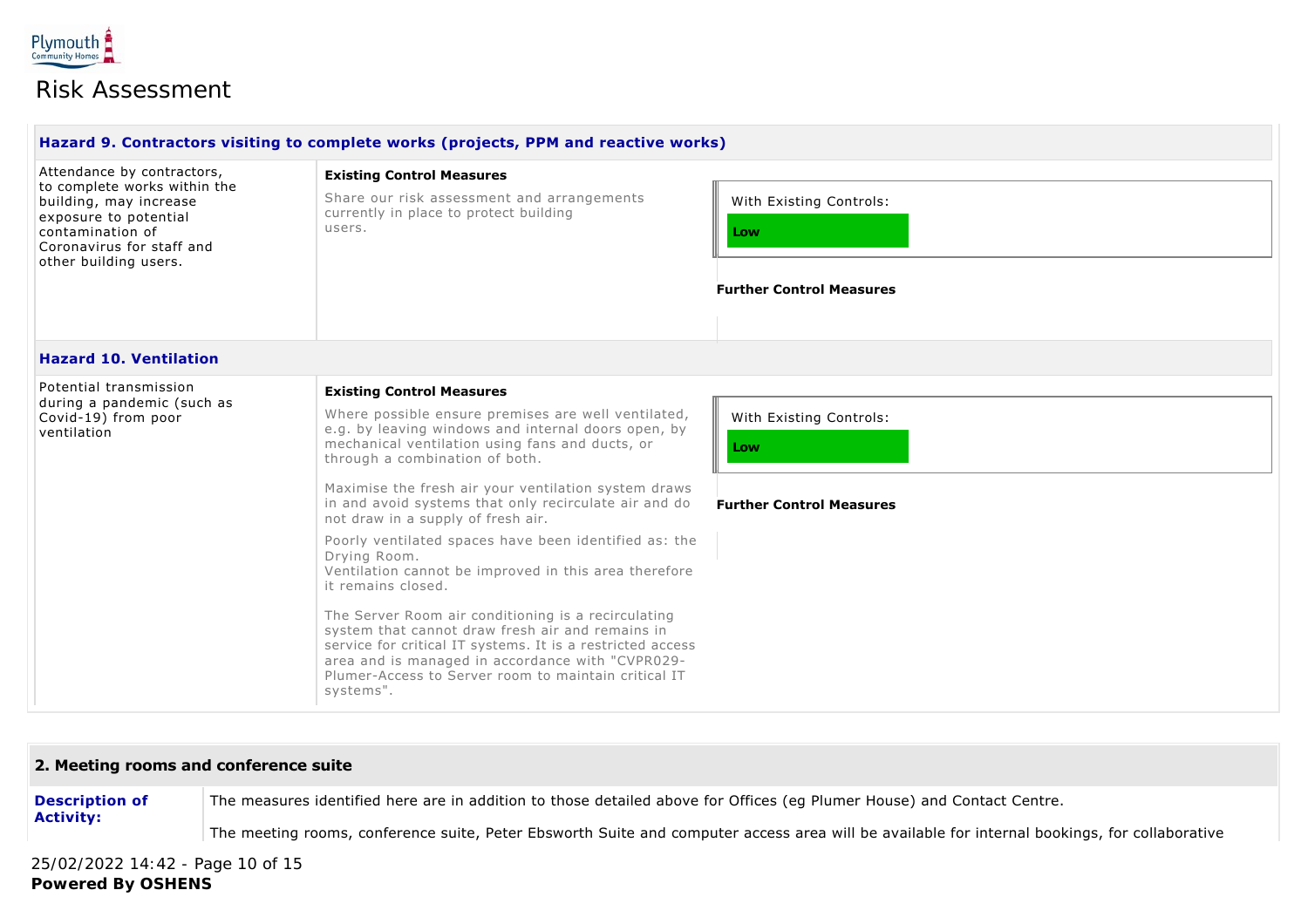

working, meetings and training.

External bookings can re-commence from Sept 2021.

#### **Hazard 1. General**

| Potential transmission<br>(to/from) during a pandemic<br>(such as Covid-19) COVID-<br>19 can be spread through<br>social contact. | <b>Existing Control Measures</b><br>25/01/2021 regular face to face meetings can be<br>reintroduced where required. Staff will need to use<br>their judgement to decide if the meeting is needed.                                                                                                                                            | With Existing Controls:<br>Low  |
|-----------------------------------------------------------------------------------------------------------------------------------|----------------------------------------------------------------------------------------------------------------------------------------------------------------------------------------------------------------------------------------------------------------------------------------------------------------------------------------------|---------------------------------|
|                                                                                                                                   | The capacity of meeting rooms have been reduced to<br>allow space between the people present. Users must<br>ensure the space between people is maintained.                                                                                                                                                                                   | <b>Further Control Measures</b> |
|                                                                                                                                   | To reduce face-to-face contact, meeting rooms and<br>the Conference suite have been set up to<br>accommodate simultaneous virtual and in-person<br>meetings.                                                                                                                                                                                 |                                 |
|                                                                                                                                   | Staff who are hosting meetings/trainings/events that<br>include residents/other visitors are responsible for<br>ensuring attendees are aware of the rules.<br>Attendance information should be retained by the<br>Host/Organiser for at least 21 days, to be used to<br>assist NHS Test and Trace with requests for that data,<br>if needed. |                                 |
|                                                                                                                                   | Clean surfaces, work areas and equipment between<br>uses, particularly surfaces that people touch regularly,<br>with the wipes provided.                                                                                                                                                                                                     |                                 |
|                                                                                                                                   | Regular cleaning will be undertaken at the<br>beginning/middle/end of each working day.                                                                                                                                                                                                                                                      |                                 |

### **3. Plumer House Reception**

**Description of Activity:** The measures identified here are in addition to those detailed above for Offices (eg Plumer House) and Contact Centre.

**Powered By OSHENS** 25/02/2022 14:42 - Page 11 of 15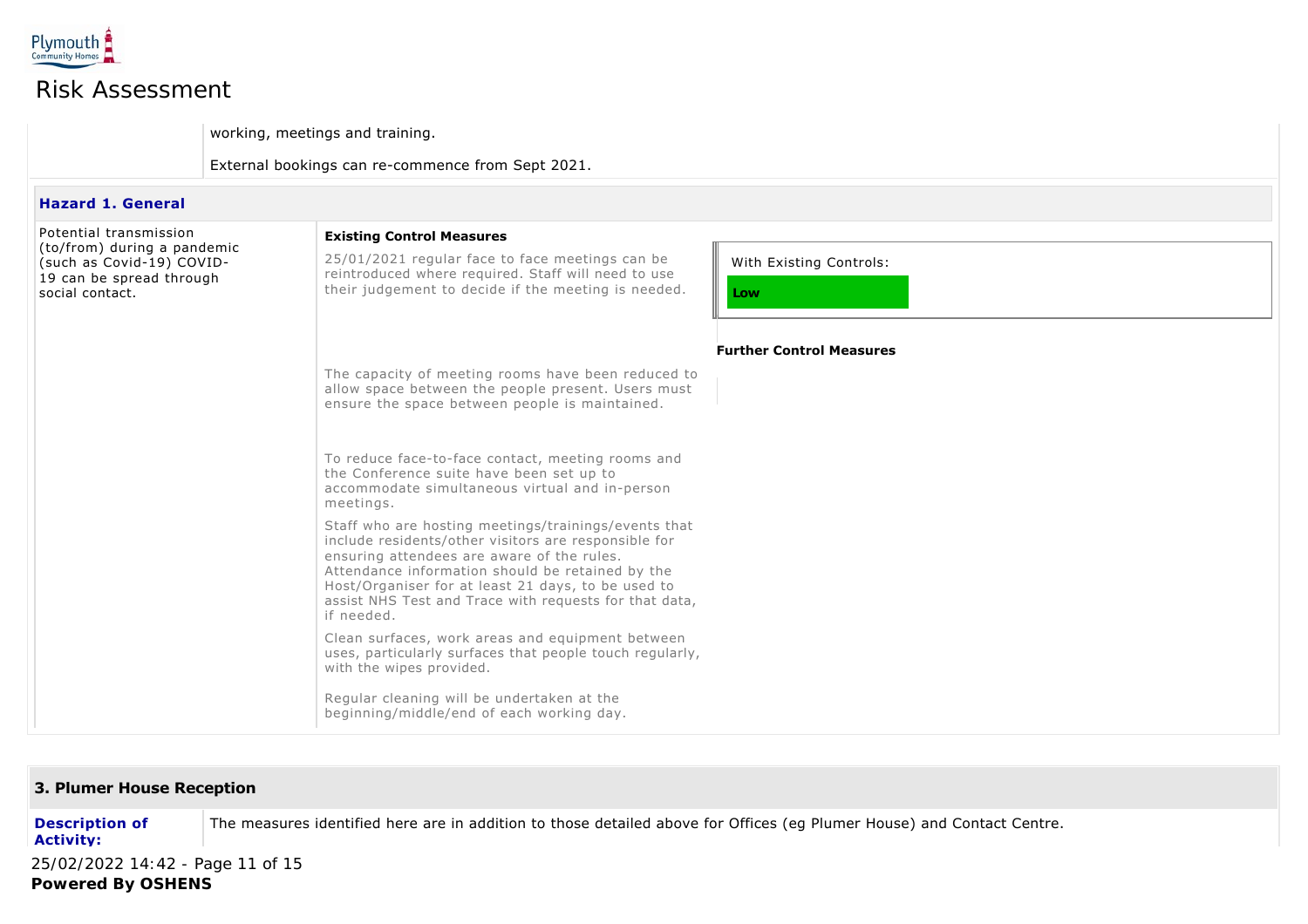

|                                                                             | Hazard 1. Appointment Making, including for attendance at resident training/events/meetings                                                                                                                                                                                                                                                                                                                                                                                                                                                                                                                                           |                                                                   |
|-----------------------------------------------------------------------------|---------------------------------------------------------------------------------------------------------------------------------------------------------------------------------------------------------------------------------------------------------------------------------------------------------------------------------------------------------------------------------------------------------------------------------------------------------------------------------------------------------------------------------------------------------------------------------------------------------------------------------------|-------------------------------------------------------------------|
| Potential transmission<br>(to/from) during a pandemic<br>(such as Covid-19) | <b>Existing Control Measures</b><br>25/01/2022<br>From 31/01/2022 Plumer House reception will reopen Further Control Measures<br>to staff, commercial tenants and residents.<br>Staff opening times 06.30 - 18.00<br>Residents - 09.00 - 17.00 Monday - Thursday and<br>09.00 - 16.30 Fridays.<br>Commercial Tenants should notify reception staff<br>members as far in advance as possible, of impending<br>visits to Plumer House.<br>Those attempting to make an appointment should be<br>encouraged to utilise remote contact facilities where<br>practical, such as over the phone, Email, Post, video<br>calls or Social Media. |                                                                   |
| <b>Hazard 2. Visitors arrival on site</b>                                   |                                                                                                                                                                                                                                                                                                                                                                                                                                                                                                                                                                                                                                       |                                                                   |
| Potential transmission<br>(to/from) during a pandemic<br>(such as Covid-19) | <b>Existing Control Measures</b><br>Visitors to the site will report to the main doors at the<br>front of Plumer House, in<br>order to maintain a degree of separation between<br>staff, commercial tenants and the<br>visitors to Plumer.<br>A member of the reception staff will contact the<br>designated "Host". The visitor is to be greeted at the                                                                                                                                                                                                                                                                              | With Existing Controls:<br>Low<br><b>Further Control Measures</b> |
|                                                                             | door. The Host or the Reception member of staff will:<br>- undertake temperature checks,<br>- give advice and guidance, as well as<br>- ensuring that correct procedures are followed by<br>visitors gaining access to the<br>premises, whilst maintaining distance.<br>The main access doors into the vestibule will be<br>locked to prevent unwanted ingress to the reception                                                                                                                                                                                                                                                       |                                                                   |
|                                                                             | area. The Host will unlock the doors to allow those<br>with appointments access.<br>The host will encourage visitors to the premises to<br>wear a face covering if they are able to do so. If the<br>visitor has no face covering, one can be provided.                                                                                                                                                                                                                                                                                                                                                                               |                                                                   |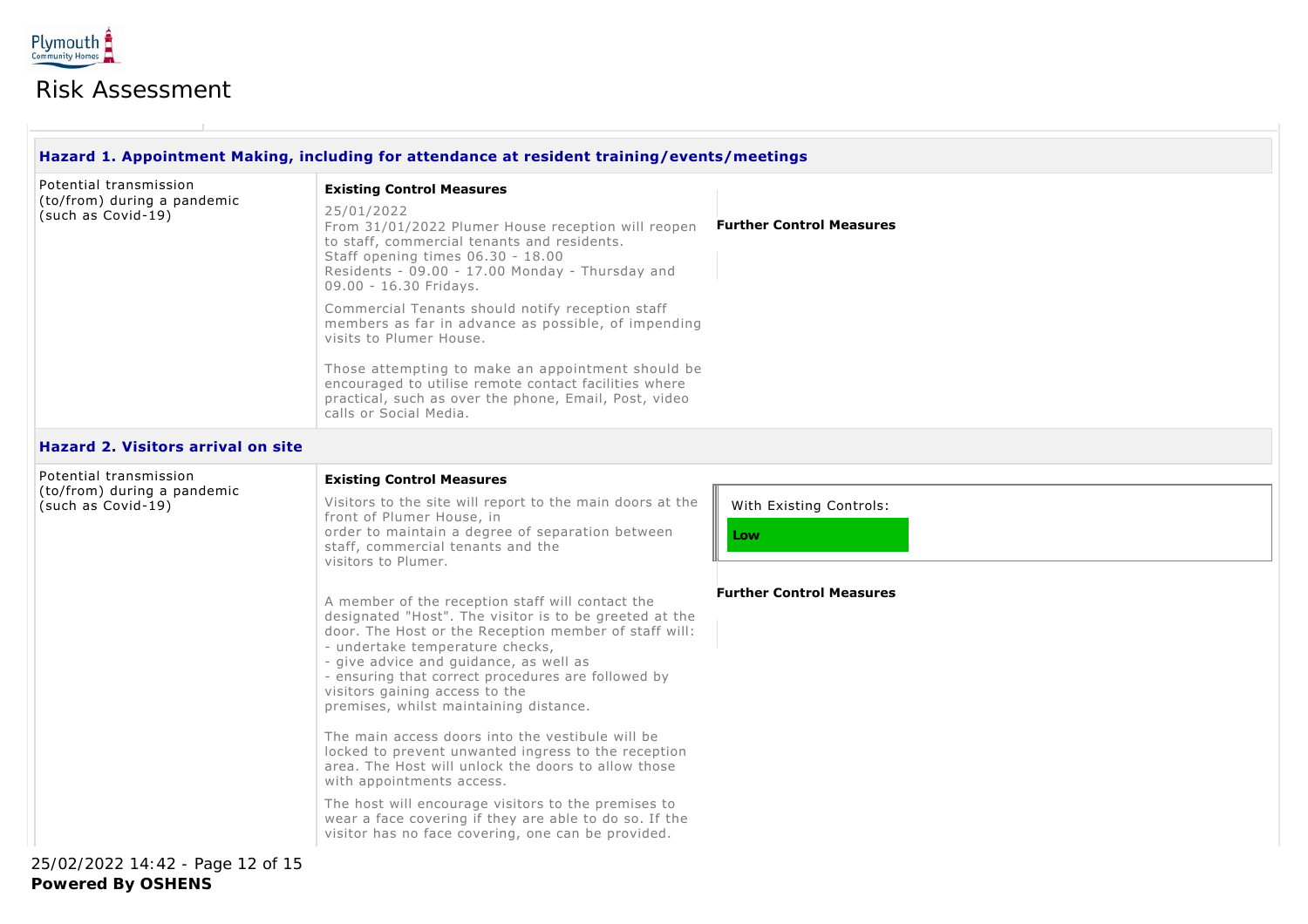

A station with a handheld thermometer will be established within the vestibule, along with a sanitising station to allow visitors to sanitise their hands before entering and when leaving.

Visitors to the premises should undergo a temperature check, before being allowed access to the building.

Failure of the temperature check will require the visitor be advised to wait in the vestibule area for five minutes before attempting the temperature check again.

If the second test also fails, the visitor will not be permitted access to Plumer House and another appointment should be made.

Plymouth Community Homes visitors should be guided directly to the meeting room to await the person they have an appointment with.

Commercial tenants visitors should wait in the vestibule area until they can be greeted by the Commercial tenant and taken to their suite.

No visitors to the building should be allowed to wait in the reception area.

Visitor passes - The use of visitor passes has been discontinued for the foreseeable future.

Visitors name and contact details will be recorded when making the appointment or booking, and confirmed they are correct upon arrival. The time of arrival and time visitor leaves will be recorded by the reception staff.

These details will be recorded and retained to assist with test and trace should they be required.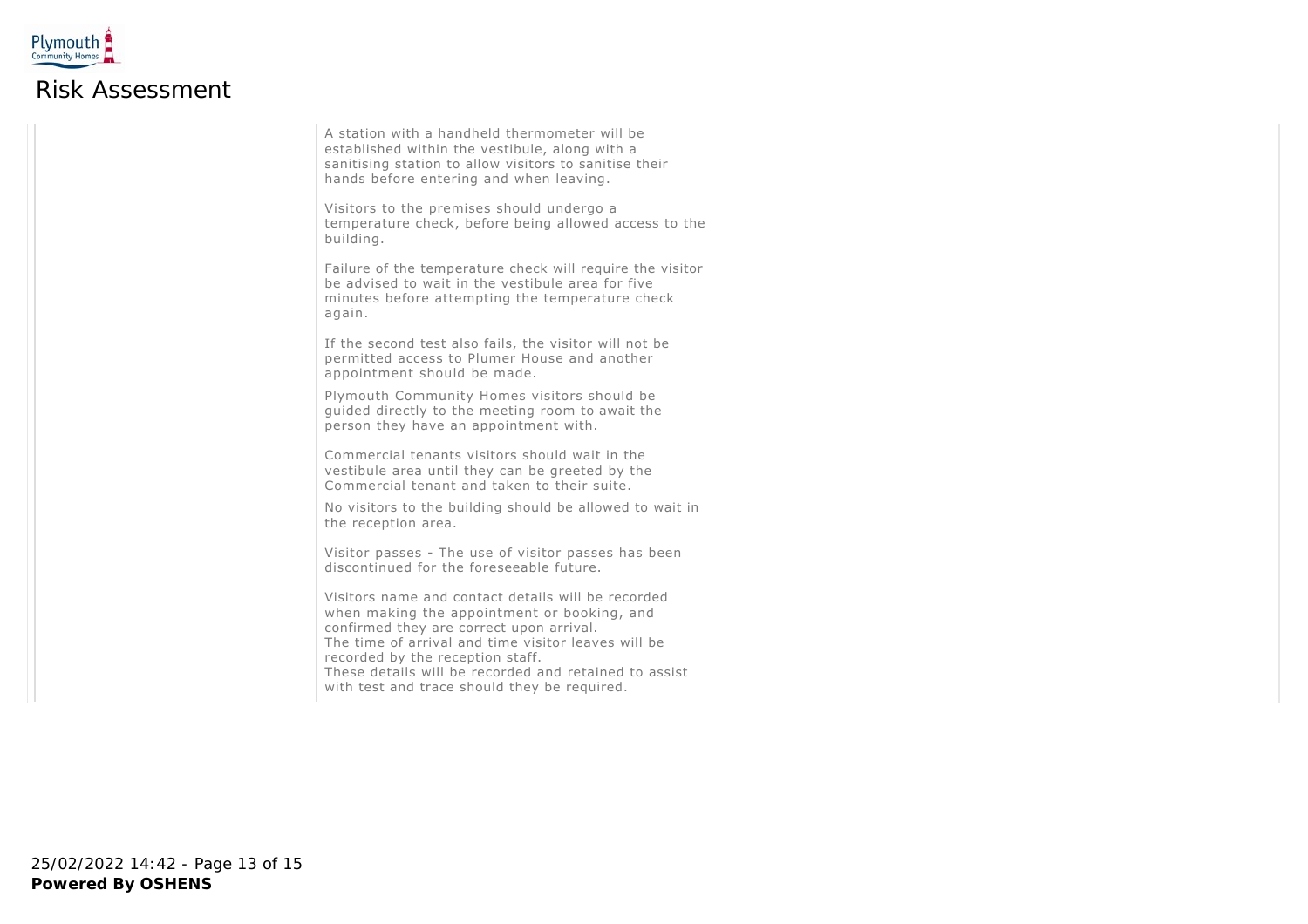

| <b>Hazard 3. Distancing measures</b>                                        |                                                                                                                                                                                                                                                                                                                                                                                                                                                                                                                                                                                                   |                                                                   |
|-----------------------------------------------------------------------------|---------------------------------------------------------------------------------------------------------------------------------------------------------------------------------------------------------------------------------------------------------------------------------------------------------------------------------------------------------------------------------------------------------------------------------------------------------------------------------------------------------------------------------------------------------------------------------------------------|-------------------------------------------------------------------|
| Potential transmission<br>(to/from) during a pandemic<br>(such as Covid-19) | <b>Existing Control Measures</b><br>Social distancing guidance no longer applies however<br>COVID-19 can still be spread through social contact.<br>To reduce the number of people staff come into<br>contact with Visitors should be encouraged to visit the<br>premises alone wherever possible, and if<br>accompanied, those with them should be asked to<br>wait outside or in their vehicle.<br>In exceptional circumstances where this is not<br>possible, hard chairs are provided in the waiting area<br>(vestibule).<br>The reception desk has been fitted with a Plexi-Glass<br>shield. | With Existing Controls:<br>Low                                    |
|                                                                             |                                                                                                                                                                                                                                                                                                                                                                                                                                                                                                                                                                                                   | <b>Further Control Measures</b>                                   |
| <b>Hazard 4. Cleaning</b>                                                   |                                                                                                                                                                                                                                                                                                                                                                                                                                                                                                                                                                                                   |                                                                   |
| Potential transmission<br>(to/from) during a pandemic<br>(such as Covid-19) | <b>Existing Control Measures</b><br>Clean surfaces, work areas and equipment between<br>uses, particularly surfaces that people touch regularly,<br>with the wipes provided.<br>Regular cleaning will be undertaken at the<br>beginning/middle/end of each working day.                                                                                                                                                                                                                                                                                                                           | With Existing Controls:<br>Low<br><b>Further Control Measures</b> |